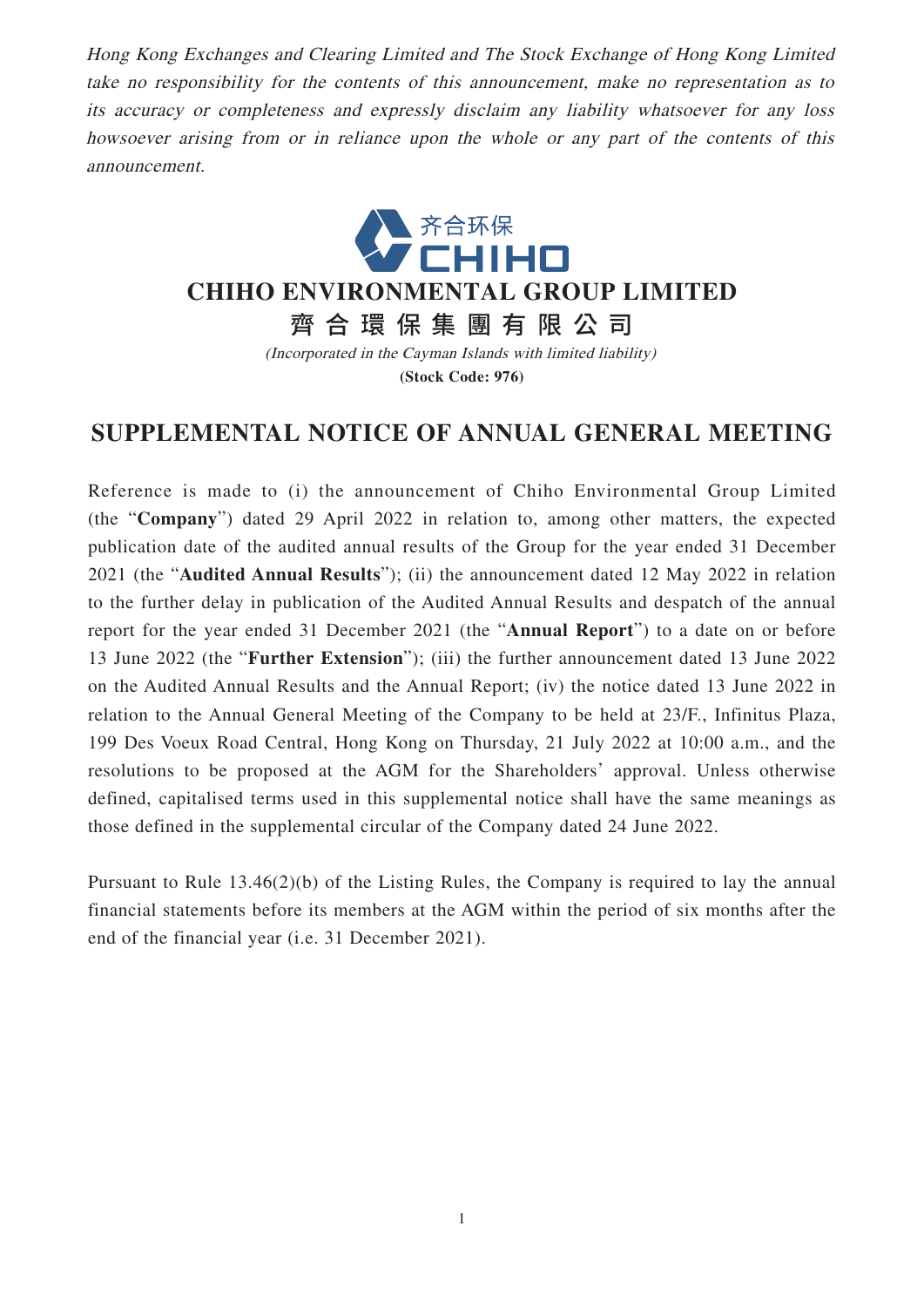In light of the fact that (i) the Further Extension was approved by the Stock Exchange on 12 May 2022; (ii) the Company has published the Audited Annual Results and Annual Report on 13 June 2022; (iii) the Annual Report is required to be sent to the Shareholders at the same time as the notice of the AGM under Article 149 of the Articles of Association; and (iv) the AGM shall be called by the notice of not less than 21 clear days and not less than 20 clear business days under Article 59 of the Articles of Association, therefore the Company will not be able to hold the AGM within the period of six months after the end of 31 December 2021 as required under Rule 13.46(2)(b) of the Listing Rules. As such, the Company has applied to the Stock Exchange for, and the Stock Exchange has agreed to grant, a waiver from strict compliance with Rule 13.46(2)(b) of the Listing Rules to postpone the date of the AGM to 21 July 2022.

As advised by the legal counsels of the Company as to the laws and regulations of the Cayman Islands, the Company is in compliance with the Articles of Association and the laws and regulations of the Cayman Islands to convene and hold the AGM on a date which is after 30 June 2022, provided that the AGM is held on a date which is no later than 15 months after the holding of the last preceding annual general meeting of the Company held on 29 June 2021 pursuant to Article 56 of the Articles of Association.

Details of resolutions 1 to 10 to be considered at the Annual General Meeting are stated in the Original AGM Notice. Apart from the additional resolution set out below, all information contained in the Original AGM Notice remains valid and unchanged.

SUPPLEMENTAL NOTICE IS HEREBY GIVEN that the Annual General Meeting of the Company will be held at 23/F., Infinitus Plaza, 199 Des Voeux Road Central, Hong Kong on Thursday, 21 July 2022 at 10:00 a.m. for the following purpose:

## **AN ORDINARY RESOLUTION**

11. To re-elect Mr. Wang Li as an executive Director and authorise the Board to fix his remuneration.

> By Order of the Board **Chiho Environmental Group Limited Li Linhui** Chairman

Hong Kong, 24 June 2022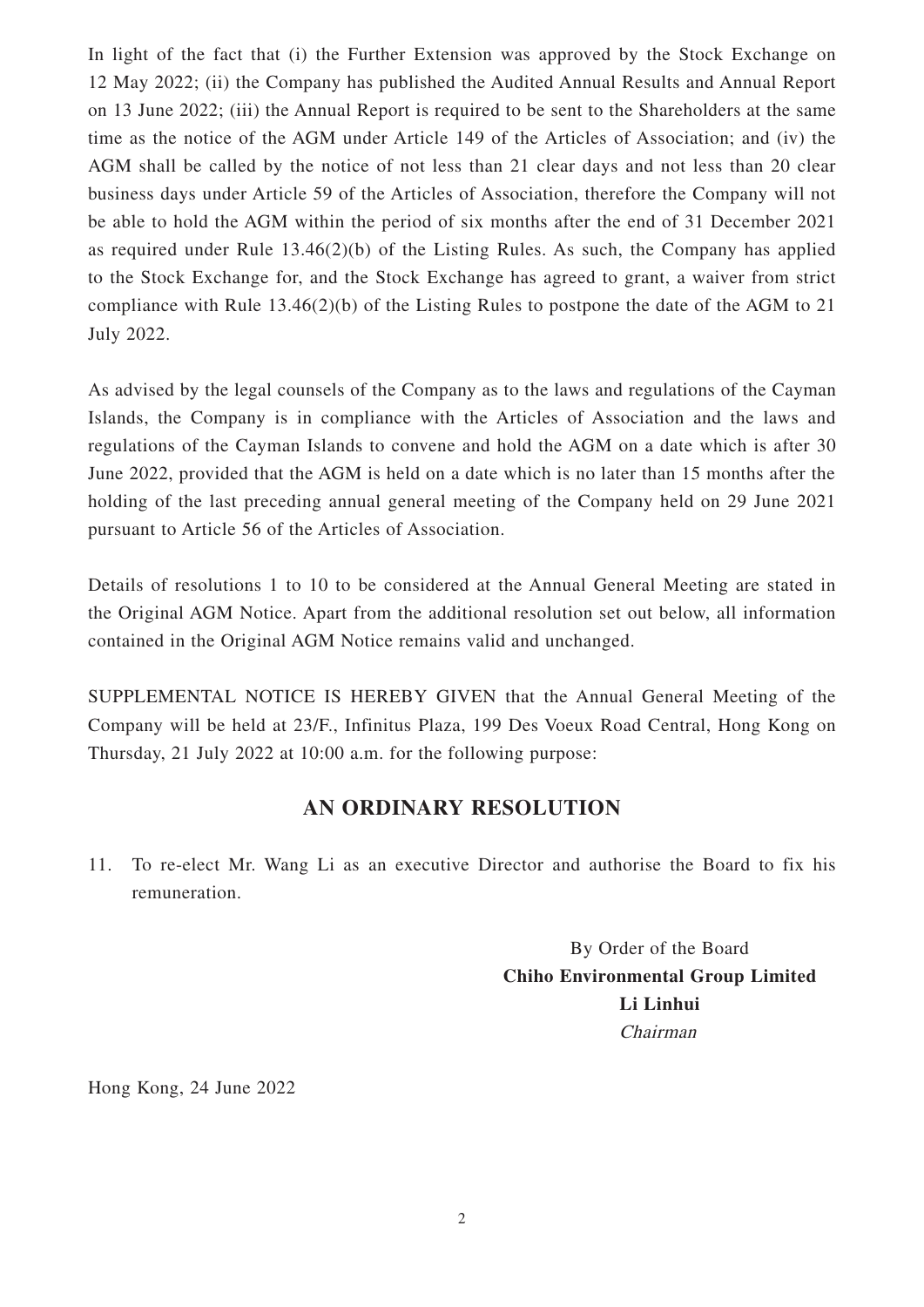Registered Office: Cricket Square Hutchins Drive P.O. Box 2681 Grand Cayman KY1-1111 Cayman Islands

Principal Place of Business in Hong Kong: 48 Wang Lok Street Yuen Long Industrial Estate Hong Kong

Notes:

- (1) Save for the inclusion of the additional proposed ordinary resolution set out in this Supplemental AGM Notice, there are no other changes to the Original AGM Notice. For details of resolutions 1 to 10 to be considered at the AGM, closure of the register of members of the Company, eligibility for attending the Annual General Meeting, registration procedures for attending the Annual General Meeting, appointment of proxy and other relevant matters, please refer to the Original AGM Notice.
- (2) The First Proxy Form sent together with the Original AGM Notice does not contain the additional ordinary resolution set out in this Supplemental AGM Notice, a Second Proxy Form has been uploaded on the website of the Stock Exchange on 24 June 2022 and will be despatched to the Shareholders together with this Supplemental AGM Notice.
- (3) Shareholders are advised to read the circular to the Shareholders dated 13 June 2022 and the supplemental circular to the Shareholders dated 24 June 2022 which contain information concerning the resolutions to be considered at the Annual General Meeting.
- (4) According to Rule 13.39(4) of the Listing Rules, any vote of Shareholders at a general meeting of the Company must be taken by poll except where the chairman of the meeting, in good faith, decides to allow a resolution which relates purely to a procedural or administrative matter to be vote on by a show of hands. Accordingly, the chairman of the Annual General Meeting will exercise his power under the Articles of Association of the Company to demand a poll in relation to all proposed resolutions at the Annual General Meeting.
- (5) The Annual General Meeting will be held on Thursday, 21 July 2022 at 10:00 a.m. as scheduled regardless of whether or not an amber or red rainstorm warning signal is in force in Hong Kong at any time on that day. Shareholders should decide on their own whether they would attend the meeting under bad weather condition bearing in mind their own situations.